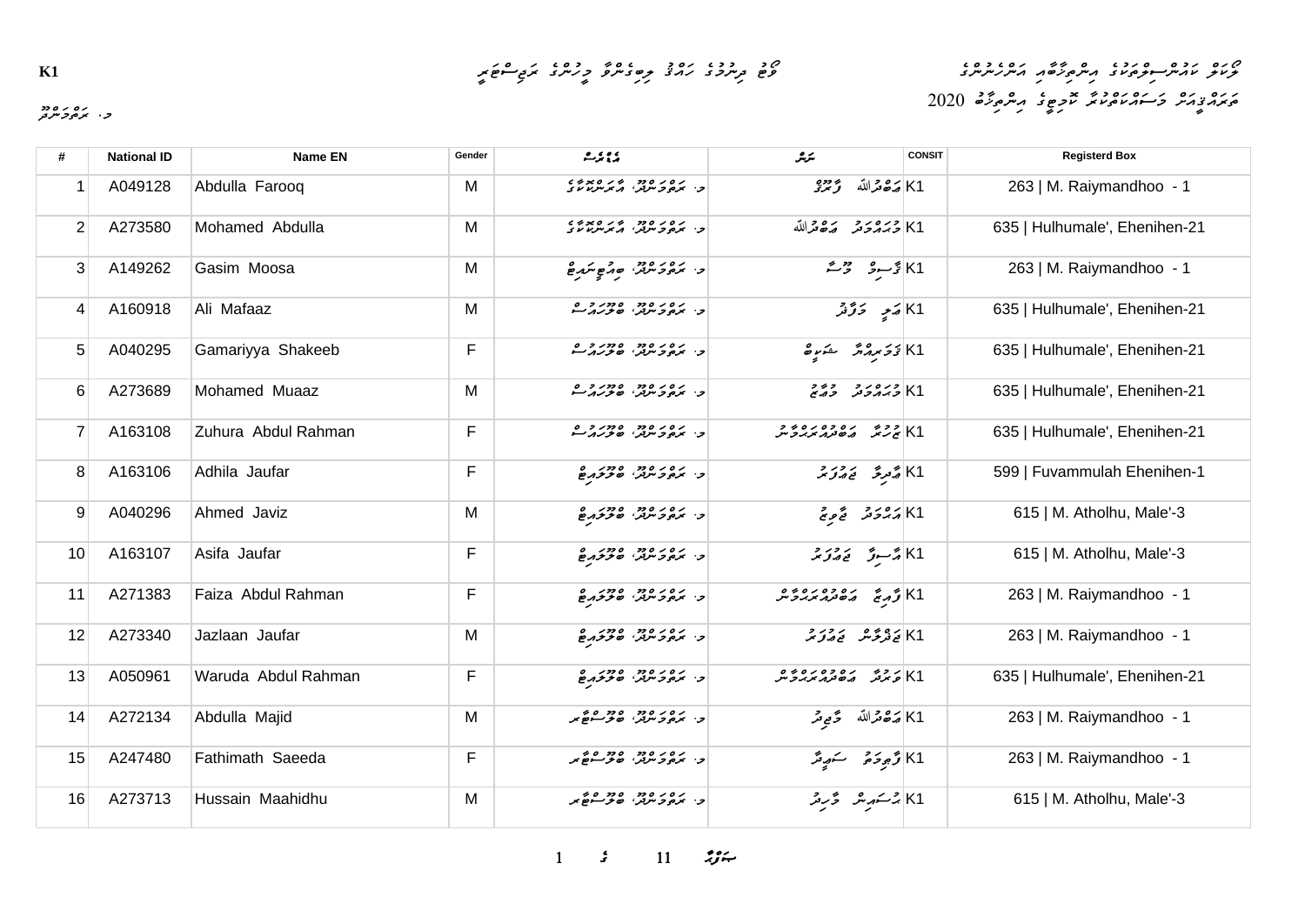*sCw7q7s5w7m< o<n9nOoAw7o< sCq;mAwBoEw7q<m; wBm;vB* م من المسجد المسجد المسجد المسجد المسجد العام 2020<br>مسجد المسجد المسجد المسجد المسجد المسجد المسجد المسجد المسجد ال

| 17 | A273711 | Mohamed Maahid            | M           | و نروز مربور ودو و پ                        | K1  <i>32,325 وُرِير</i> ُ                  | 263   M. Raiymandhoo - 1      |
|----|---------|---------------------------|-------------|---------------------------------------------|---------------------------------------------|-------------------------------|
| 18 | A273714 | Shiyaaza Abdulla Maajidhu | F           | و مرور ودو ودو ويم                          | K1 خەترىج كەھ قىراللە  گەبى قىر             | 263   M. Raiymandhoo - 1      |
| 19 | A163309 | Nishana Adam              | F           | د ۱۵۷۵ وو.<br>د برووس د کابرس دون           | K1 سريئرمئر گر <i>نو</i> گر                 | 615   M. Atholhu, Male'-3     |
| 20 | A106555 | Ahmed Mufeed              | M           | والممرة ومهمي وكرو                          | K1   <i>ړ برې</i> تر تو په تر               | 263   M. Raiymandhoo - 1      |
| 21 | A273504 | Hanaa Ahmed               | F           | والممرة ومهمل أوقرنا                        | K1 رَنَّزَ دَرْدَوْرَ                       | 635   Hulhumale', Ehenihen-21 |
| 22 | A217885 | Manaal Ahmed              | $\mathsf F$ | د. رود وده<br>د. برودسهر، زخر               | K1 كَرْمَرْتْزْ مْرْرَوْمْرْ                | 635   Hulhumale', Ehenihen-21 |
| 23 | A271370 | Ali Abdul Rahman          | M           | و نمود ود ورود و د                          | K1 <i>مَجِ مَـُ مَعْرَمُ بِرَ</i> دْدَ مَرْ | 265   M. Mulah - 1            |
| 24 | A271375 | Zulfa Moosa               | F           | و مره و دود و د و د و                       | .4 يُحْرُقُ بِسِمْ 2                        | 265   M. Mulah - 1            |
| 25 | A272147 | Ahmed Mamdhooh            | M           | والمتعرفة معروفي ومراقبه                    | K1 كەردە رەپىرە                             | 3   HA. Molhadhoo - 1         |
| 26 | A163318 | Aishath Firasha           | F           | و· بمكوف مرورة وكربوبتر                     | K1 \$يرِخَمْ وِبَرْخْ                       | 121   B. Eydhafushi - 1       |
| 27 | A272151 | Ameena Hassan             | F           | والمتهج والملامي وكرام لكل                  | K1 كەرپىگە كەسكىلى                          | 263   M. Raiymandhoo - 1      |
| 28 | A272149 | Aminath Fareesha          | F           | والممتزوجين وبروش                           | K1 مَّ حِ سَمَّى وَ مِرِ حَدَّ              | 263   M. Raiymandhoo - 1      |
| 29 | A273736 | Fathimath Liusha          | F           | والممده والمجمع والمراويتر                  | K1 وَجِوَدَةٌ مِهْرَشَّةٌ                   | 615   M. Atholhu, Male'-3     |
| 30 | A143070 | Mohamed Ibrahim           | M           | والممرة ومردود وكرام الكرا                  | K1 <i>جُهُدُدُو مُ</i> مِعْدِرِ وَ          | 263   M. Raiymandhoo - 1      |
| 31 | A273543 | Ahmed Nazeef              | M           | و مرود ودو وسرو وده                         | K1 كەرگە تىر سىنجو تىر                      | 635   Hulhumale', Ehenihen-21 |
| 32 | A094042 | Aminath Samila            | F           | ر ہ ر ہ دو۔ 2010 ہے۔<br>حسن میں جو جس کی مس | K1 مَّ حِ سَمَّ جَعَ مِ مَّ حَمَّةِ مَّ     | 615   M. Atholhu, Male'-3     |
| 33 | A271360 | Rasheeda Adam             | F           | رەرەپە 200 دەپر<br>د· برەۋسرېل دىروسرېر     | K1 ىَرَىشِيرَ مَرْتَزَرْ                    | 263   M. Raiymandhoo - 1      |

 $2$  *s* **11**  $29$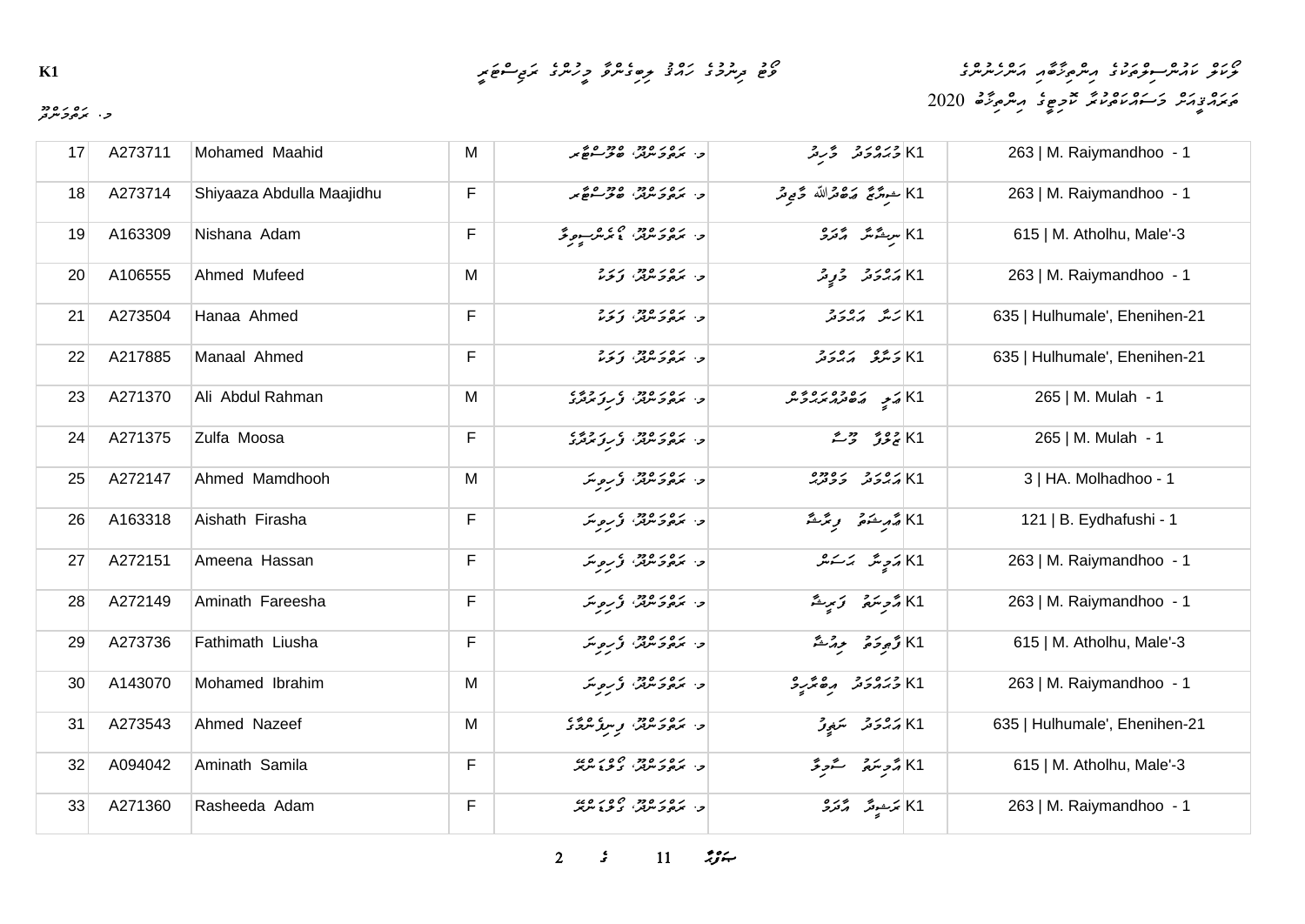*sCw7q7s5w7m< o<n9nOoAw7o< sCq;mAwBoEw7q<m; wBm;vB* م من المرة المرة المرة المرجع المرجع المرجع في 2020<br>مجم*د المريض المربوط المربع المرجع المرجع المراجع الم*رجع

| 34 | A273222 | Saeedha Adam         | F           | ק ומקסק ממקס.<br>קי ו <i>תחבריית</i> ואת צייב צ'יינואק |                                               | 615   M. Atholhu, Male'-3  |  |
|----|---------|----------------------|-------------|--------------------------------------------------------|-----------------------------------------------|----------------------------|--|
| 35 | A271789 | Aishath Abdul Rahman | $\mathsf F$ | والممتحد حدد المعامل والمحدود                          | K1 مەرخىس مەمەرەپ ھ                           | 263   M. Raiymandhoo - 1   |  |
| 36 | A271790 | Zulaikha Hassan      | $\mathsf F$ | والممردوح ومردوبه                                      | K1 ىج تخ <i>مې</i> ڭ - ئەستەنگر               | 615   M. Atholhu, Male'-3  |  |
| 37 | A155980 | Adam Ali             | M           | و مردود رسود و                                         | K1  مُرْتَرَى كَيْجِ                          | 263   M. Raiymandhoo - 1   |  |
| 38 | A273502 | ahmed adam           | M           | د. ده د ۱۵ ده.<br>د. مردوحسرفر، کسرفرومرد              | K1 كەبرۇتىر گەتىر <i>ى</i>                    | 263   M. Raiymandhoo - 1   |  |
| 39 | A404508 | Ahmed Akram          | M           | د ده د ه دو.<br>د : مردو سربر از سربرو مرد             | K1 كەبروتر كەندىدى                            | 263   M. Raiymandhoo - 1   |  |
| 40 | A122856 | Ali Iqbal            | M           | د ده د ه دو.<br>د : برود سربر، کسربرو برد              | K1 ڇَجِ پڻ گ                                  | 263   M. Raiymandhoo - 1   |  |
| 41 | A271767 | Dhiyana Adam         | $\mathsf F$ | د ده ده دو.<br>د مردوسهن کسهورم                        | K1 مِرمَّدَّ مُقَرَّدُ                        | 263   M. Raiymandhoo - 1   |  |
| 42 | A252225 | Fazana Adam          | $\mathsf F$ | والممهوم سرقرا المسرور المحمد                          | K1 زَیۡ شَرَ دَنَّرَدَ                        | 615   M. Atholhu, Male'-3  |  |
| 43 | A271769 | Hussain Khaleel      | M           | د ده د ه دو.<br>د : مردو سربر از سربرو مرد             | K1 پڑے پڑھ تر <i>چ</i> و                      | 263   M. Raiymandhoo - 1   |  |
| 44 | A163308 | Mausooma Adam        | $\mathsf F$ | و مره و دود که دور و                                   | K1 ئەھەسىتى ھەرە                              | 615   M. Atholhu, Male'-3  |  |
| 45 | A273475 | Mohamed Waheed       | M           | د ده د ه دو.<br>د : مردو سربر از سربرو مرد             | K1  <i>3223 قب</i> ر قر                       | 284   Dh. Kudahuvadhoo - 1 |  |
| 46 | A273466 | Raqeeba Ali          | F           | و مردود رسود و                                         | K1 يَمَتِ <sub>وَ</sub> حَ <sub>م</sub> َكِنٍ | 263   M. Raiymandhoo - 1   |  |
| 47 | A150232 | Suhana Adam          | F           | د. ده د ۱۵ ده.<br>د. مردوحسرفر، کسرفرومرد              | K1 شرشمہ مجم <i>دہ</i>                        | 615   M. Atholhu, Male'-3  |  |
| 48 | A272153 | Abdulla Mufeed       | M           | ر ه د ورو.<br>د - بروژ سربر، کسربرو بر                 | K1 كەھەراللە   ق. يەر                         | 263   M. Raiymandhoo - 1   |  |
| 49 | A273766 | Mohamed Samid        | M           | د ده د وده کرسهور د                                    | K1 <i>ڈیزوڈو جو</i> مر                        | 263   M. Raiymandhoo - 1   |  |
| 50 | A102542 | Shahmeed Abdulla     | M           | ر ه د ورو.<br>د - بروژ سربر، کسربرو بر                 | K1 خەرى <sub>چ</sub> ىر كەھەراللە             | 615   M. Atholhu, Male'-3  |  |

*3 sC 11 nNw?mS*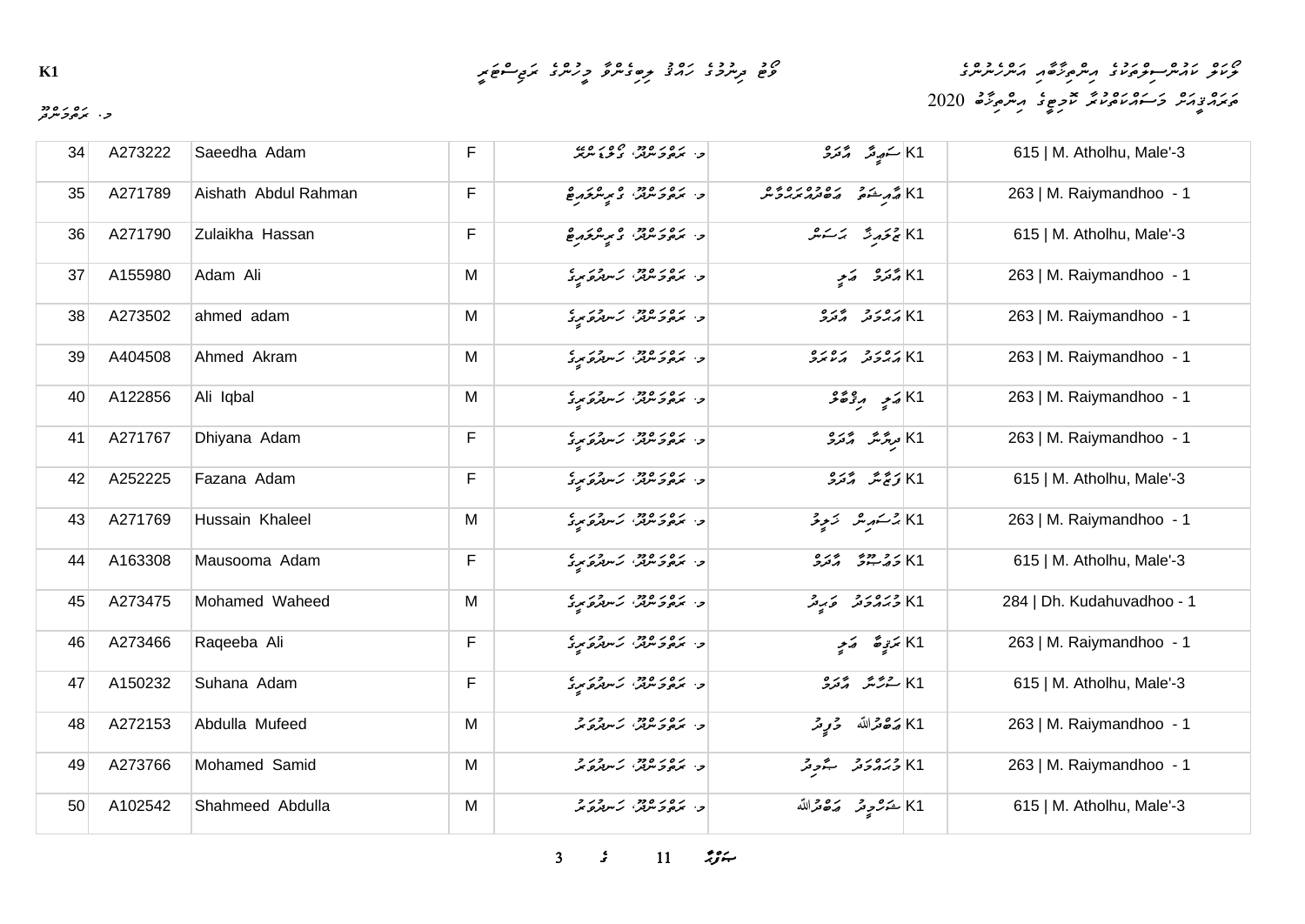*sCw7q7s5w7m< o<n9nOoAw7o< sCq;mAwBoEw7q<m; wBm;vB* م من المرة المرة المرة المرجع المرجع المرجع في 2020<br>مجم*د المريض المربوط المربع المرجع المرجع المراجع الم*رجع

| 51 | A273758 | Shazeema Mufeedh  | F | و مردوم دود. که در د                                        | K1  ڪن <sub>ي ج</sub> و گر <i>و</i> گر      | 615   M. Atholhu, Male'-3     |
|----|---------|-------------------|---|-------------------------------------------------------------|---------------------------------------------|-------------------------------|
| 52 | A160554 | Zaeema Mufeed     | F | و مرود ودو.<br>و مرود سرفر، کرس ور و                        | K1  ىم يەدىجە ئىتى ئىچە ئىرا ئىتىل          | 263   M. Raiymandhoo - 1      |
| 53 | A271356 | Mariyam Moosa     | F | ره رهبر در رو د ده<br>د کروه سرتن کریم مرد د                | K1 5 يوپريو وحيثه                           | 81   N. Manadhoo - 1          |
| 54 | A271357 | Ziyada Zakariyya  | F | ر ده د وود کرد و ده د                                       | K1 ىې مَرْتَرٌ ئ <i>ے ئا م</i> ېرمەمَرٌ     | 635   Hulhumale', Ehenihen-21 |
| 55 | A039938 | Zuneyra Zakariyya | F | ره رهبره در ره وه و<br>د - برووسربر - رنج برو و             | K1 ىن ئىرىدىگە ئى ئىر ئىرىدىگە              | 81   N. Manadhoo - 1          |
| 56 | A115631 | Abdulla Sodig     | M | در بره ده ده در در در در بر<br>  در برگورد مرکز برگور در بر | K1 رَحْمَّرْاللَّهُ بَدَّمَرَ <sub>كَ</sub> | 615   M. Atholhu, Male'-3     |
| 57 | A123053 | Fayaz Saadig      | M | د. نرودسوژ، روء و                                           | K1 توپژشہ گےموٹر                            | 615   M. Atholhu, Male'-3     |
| 58 | A080044 | Imthiyaz Sodig    | M | والممتوح للمعروض المتحوي للمحر                              | K1 موقومرچ جومرچ                            | 615   M. Atholhu, Male'-3     |
| 59 | A273400 | Munaz Sadiq       | M | و. نره و در ۲۵ وی و                                         | K1 دَىتَرَى جَسِرَتْر                       | 615   M. Atholhu, Male'-3     |
| 60 | A271764 | Nazima Adam Fulhu | F | والممتوح للمعروض المتحوي للمحر                              | K1 سَّمَىٰ 5 مَتَ <i>مَرْدُوْ</i> ئ         | 615   M. Atholhu, Male'-3     |
| 61 | A123054 | Sibana Sodig      | F | والممتوح سمائي المتحاويج                                    | K1 سوڭىگر گور <sub>چ</sub>                  | 615   M. Atholhu, Male'-3     |
| 62 | A271336 | Aminath Zahura    | F | و مەدەپ بەكتىر بىر                                          | K1 مَّحْرِسَمَّةَ بِحَرْسَمَّ               | 264   M. Veyvah - 1           |
| 63 | A271342 | Aneesa Abdulla    | F | و مره د ودو مرکز مرکز د                                     | K1 كەسمى <sup>ت</sup> كەھەتراللە            | 263   M. Raiymandhoo - 1      |
| 64 | A273156 | Fathimath Zaheera | F | و مره و دود.<br>د مره وسربر مره ترو سره د                   | K1 <i>وَّهوحَ</i> هُمَ تَمَرٍ يَرَ          | 263   M. Raiymandhoo - 1      |
| 65 | A272166 | Hussain Haroon    | M | و مەدەبىر بەرگەندىن بە                                      | K1 پرستمبر محمد محمد محمد الرحمن            | 263   M. Raiymandhoo - 1      |
| 66 | A273105 | Mariyam Zimna     | F | و مره د ود د مره مرون                                       | K1 كەبىر بىر ئەيدىگر                        | 263   M. Raiymandhoo - 1      |
| 67 | A273083 | Mohamed Zahidh    | M | و محوف الله محمود الله عليه الله عليه المحمد                | K1 <i>3223 - چريز</i>                       | 263   M. Raiymandhoo - 1      |

*4 sC 11 nNw?mS*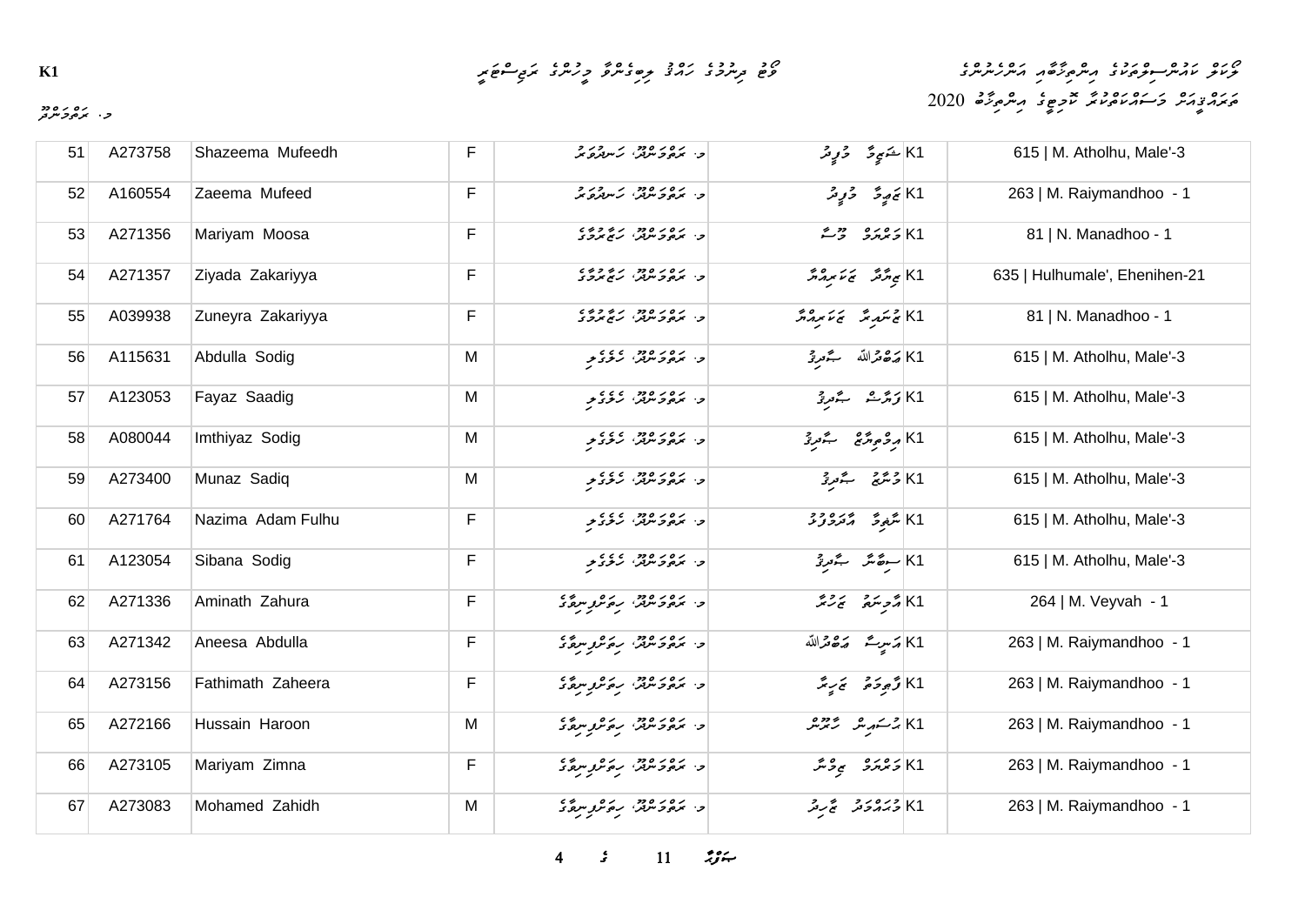*sCw7q7s5w7m< o<n9nOoAw7o< sCq;mAwBoEw7q<m; wBm;vB* م من المرة المرة المرة المرجع المرجع المرجع في 2020<br>مجم*د المريض المربوط المربع المرجع المرجع المراجع الم*رجع

| 68 | A273092 | Sausan Ahmed          | F           | و برە ئەرەد بەر ئورسۇن                                | K1 سَهْرَسَىشْ مَدْحَدَّر                              | 263   M. Raiymandhoo - 1     |
|----|---------|-----------------------|-------------|-------------------------------------------------------|--------------------------------------------------------|------------------------------|
| 69 | A273100 | Zahufa Hussain Haroon | F           | و مەدەبىر بەر بورسۇ                                   | K1 يَرْدُمُ بِرْسَهِ بِلَهِ رَّبْرِيْر                 | 615   M. Atholhu, Male'-3    |
| 70 | A122961 | Abdulla Firag         | M           | د ۱۵۷۵ وو. د ۵۵ و.<br>د غږود سربر، رگستربرسرو         | K1 كەھەراللە م <sub>و</sub> مگرىخ                      | 263   M. Raiymandhoo - 1     |
| 71 | A273224 | Aneesa Ibrahim        | $\mathsf F$ | و مرود مربو، در مرد مر                                | K1 كەسرىسە مەھەر دە                                    | 463   Srilanka / Colombo - 4 |
| 72 | A271366 | Mariyam Mohamed       | F           | د ۱۵۷۵ وو. د ۵۵ و.<br>د غږود سربر، رگستربرسرو         | K1 كەيمەدە مەرەبەد                                     | 263   M. Raiymandhoo - 1     |
| 73 | A269472 | Rauha Abdulla Firag   | F           | و مرود سربر، رقم در ده د                              | K1 <i>ىَدَمْ مَ</i> مُەھْمَراللە م <sub>و</sub> مَّدَة | 263   M. Raiymandhoo - 1     |
| 74 | A273241 | Rifugaa Abdulla Firaq | F           | د ۱۵۷۵ وو. د ۵۵ و.<br>د غږود سربر، رگستربرسرو         | K1 مروَّثَرَ مَ <b>صْمَ</b> رْاللَّهُ وَ مِدَّةِ       | 615   M. Atholhu, Male'-3    |
| 75 | A273606 | Abdul Rahman Rafeeu   | M           | و مردود د و د و و                                     | K1 <i>ړې ده ده وگړ</i> تر <i>و</i> ړ                   | 615   M. Atholhu, Male'-3    |
| 76 | A124855 | Abdulla Rafeeu        | M           | و مره د وه د د و و و و د                              | K1 كەھەراللە ك <i>ىرو</i> گە                           | 615   M. Atholhu, Male'-3    |
| 77 | A273591 | Ahmed Rafeeu          | M           | و مره ده ده د کار دو د                                | K1 كەش <sup>ى</sup> قىر كىلىمىتى ئىراپ                 | 263   M. Raiymandhoo - 1     |
| 78 | A271779 | Aishath Shifa         | $\mathsf F$ | و مره د وود د و د و و د و                             | K1 مَدْمِ حَسَنَ مَدِرَّ                               | 263   M. Raiymandhoo - 1     |
| 79 | A130412 | Aminath Sazna         | F           | و بره د وجود بر و د و د بر و د بر                     | K1 مُرْحِبَهُ مَعَ يَثْرُ                              | 263   M. Raiymandhoo - 1     |
| 80 | A271778 | Fathimath Nasra       | F           | و مره ده ده د کار وي.<br>و مردوسرفر فاقر مرکز         | K1 <i>وَّجوحَ</i> هُمَ سَرَسْمَتَر                     | 263   M. Raiymandhoo - 1     |
| 81 | A273610 | Mariyam Nadhaa        | F           | و مره و ودو د به در ور.<br>و مره و سربر انج فر مرفوتر | K1 كەبۇرگە سەبۇر                                       | 615   M. Atholhu, Male'-3    |
| 82 | A271780 | Mariyath Idrees       | F           | و مردود د ورود                                        | K1 <i>ڈیرمزم مرمز ہوتے</i>                             | 263   M. Raiymandhoo - 1     |
| 83 | A273614 | Mohamed Nabeel        | M           | و مره و دود د و د و و بر                              | K1  <i>وټرونو شوی</i>                                  | 615   M. Atholhu, Male'-3    |
| 84 | A273588 | Mohamed Rafeeu        | M           | و مرود مرود د و د و و د                               | K1  <i>3223 ټرو</i> ړ                                  | 263   M. Raiymandhoo - 1     |

 $5$   $5$   $11$   $79$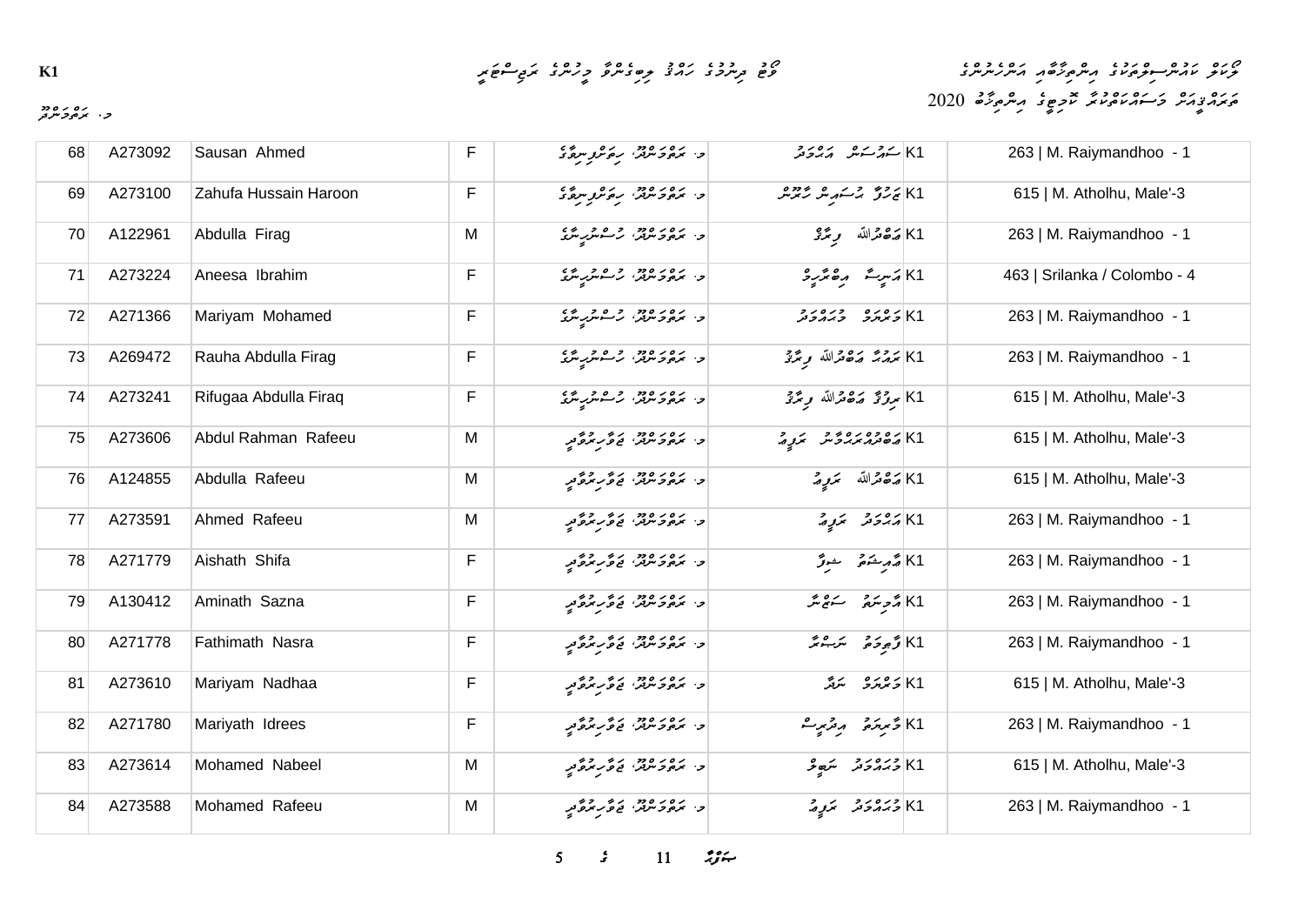*sCw7q7s5w7m< o<n9nOoAw7o< sCq;mAwBoEw7q<m; wBm;vB* م من المرة المرة المرة المرجع المرجع المرجع في 2020<br>مجم*د المريض المربوط المربع المرجع المرجع المراجع الم*رجع

| 85  | A273602 | Shaira Rafeeu       | F           | 9: مەھ دىكە ئەھرىر ئەر                                                                                         | K1 ڪمبر <i>تروپر</i>                    | 615   M. Atholhu, Male'-3     |
|-----|---------|---------------------|-------------|----------------------------------------------------------------------------------------------------------------|-----------------------------------------|-------------------------------|
| 86  | A273365 | Juman Ahmed Nizam   | F           | و مردود و ده ده                                                                                                |                                         | 267   M. Muli - 1             |
| 87  | A111164 | Yoonus Mohamed      | M           | و محمود موجود المستر محمد المحمد و المحمد المحمد و المحمد و المحمد المحمد المحمد المحمد المحمد المحمد المحمد ا | K1 ټرين وره دور                         | 267   M. Muli - 1             |
| 88  | A252041 | Ahmed Shifan        | M           | و رورود وود                                                                                                    | K1 <i>ډېر دی شوگ</i> ر                  | 615   M. Atholhu, Male'-3     |
| 89  | A273511 | Aishath Sanaa       | F           | و رورود. ووژ                                                                                                   | K1 مەم ھەتقىمى سىكىتىگە                 | 615   M. Atholhu, Male'-3     |
| 90  | A252204 | Ali Shareef         | M           | و نرەرەدە بېرگە                                                                                                | K1 کی پہ شمیرتی                         | 615   M. Atholhu, Male'-3     |
| 91  | A273505 | Fareedha Saeed      | F           | و نرەرەدە بېرگە                                                                                                | K1 ترىپەتر كىمپەتر                      | 635   Hulhumale', Ehenihen-21 |
| 92  | A273509 | Fathimath Shifana   | F           | د. برەدىن بېرگە                                                                                                | K1 <i>وَّج</i> وحَمَّ شِعْرَتَمَّ       | 615   M. Atholhu, Male'-3     |
| 93  | A273512 | Hassan Nihan        | M           | د برورود. ووژه                                                                                                 | K1 بَرَسَسْ سِرتَسْ                     | 615   M. Atholhu, Male'-3     |
| 94  | A122067 | Mohamed Shifaq      | M           | در ۱۵۷۵ و در در                                                                                                | K1 <i>دېزون</i> و سو <i>گ</i> و         | 615   M. Atholhu, Male'-3     |
| 95  | A273697 | Aishath Fazla       | $\mathsf F$ | والممروضين كالمستقص                                                                                            | K1 مَّ مِشَعْرِ كَرْشَوَّ               | 635   Hulhumale', Ehenihen-21 |
| 96  | A271791 | Ali Waheed          | M           | و مره د ود در د                                                                                                | K1  رَمِي - حَ پِيْرٌ                   | 263   M. Raiymandhoo - 1      |
| 97  | A273208 | Abdul Rasheed Moosa | M           | و. برەومەتەر كەت                                                                                               | K1 كەھەركە <i>كۈنىدىڭ ق<sup>ى</sup></i> | 263   M. Raiymandhoo - 1      |
| 98  | A273211 | Aishath Reesha      | F           | ره د ۵۶۵ کړې<br>د اعرون سرفل کرکړ                                                                              | K1 مُرمِشَعْر مَرِمَّةً                 | 615   M. Atholhu, Male'-3     |
| 99  | A273199 | Fathmath Aroosha    | F           | د. رەر ەدە رىر                                                                                                 | K1 وَّجِرَةَ مَرْشَدَّ                  | 263   M. Raiymandhoo - 1      |
| 100 | A273195 | Moosa Naeem         | M           | د بره د ود در<br>د برود برټر، وگ                                                                               | K1 تخریځ شمه څه                         | 263   M. Raiymandhoo - 1      |
| 101 | A271353 | Sameera Abdul Samad | F           | و. برەدىس كەن                                                                                                  | K1 خوپر مەھىرە بەر د                    | 263   M. Raiymandhoo - 1      |

*r@way*<br>ح. برجوح سرقر

 $6$   $3$   $11$   $29$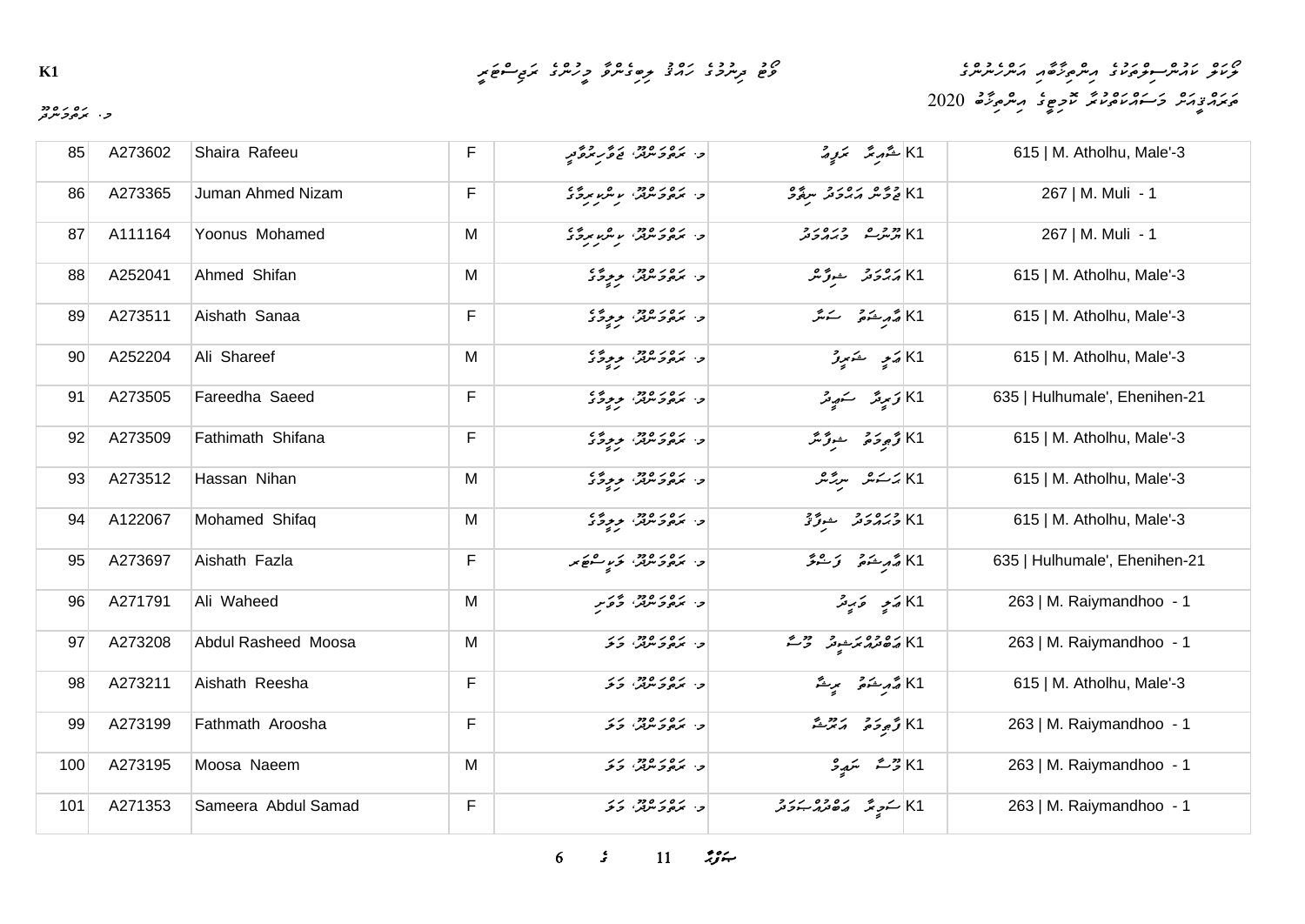*sCw7q7s5w7m< o<n9nOoAw7o< sCq;mAwBoEw7q<m; wBm;vB* م من المرة المرة المرة المرجع المرجع المرجع في 2020<br>مجم*د المريض المربوط المربع المرجع المرجع المراجع الم*رجع

| 102 | A087896 | Ahmed Siyam           | M | و برود ودو شهره مره                                                                                                                                                                                                             | K1 <i>252.5 بەيۋ</i>                                     | 263   M. Raiymandhoo - 1  |
|-----|---------|-----------------------|---|---------------------------------------------------------------------------------------------------------------------------------------------------------------------------------------------------------------------------------|----------------------------------------------------------|---------------------------|
| 103 | A273668 | Aiham Ahmed Shiyam    | M | و مردود شهره من و                                                                                                                                                                                                               | K1 <i>הֿה</i> ְיכ <i>ל הייכוּת בּית</i> ִיכ <sup>ּ</sup> | 263   M. Raiymandhoo - 1  |
| 104 | A130619 | Ibrahim Siyam         | M | و مردود شهره من و                                                                                                                                                                                                               | K1 مەھەر ئەردە سەردى                                     | 615   M. Atholhu, Male'-3 |
| 105 | A026908 | Mohamed Niyaz         | M | גם גם כפר הגם הם                                                                                                                                                                                                                | K1 دېرورو سرگړي                                          | 263   M. Raiymandhoo - 1  |
| 106 | A047577 | Abdul Rasheed Adam    | M | و. نرودسربي سرو د                                                                                                                                                                                                               | K1 كەھەركە <i>مۇھەر ئەت</i> رى                           | 263   M. Raiymandhoo - 1  |
| 107 | A273779 | Mohamed Abdul Rasheed | M | و. برودسرس شهرتر                                                                                                                                                                                                                | K1 دره در بره ده در پور                                  | 615   M. Atholhu, Male'-3 |
| 108 | A273729 | Gasim Abdulla         | M | و مردوده م کرده و                                                                                                                                                                                                               | K1 تَوْسِوْ <i>ةَ مَنْ</i> هُ مِّرَاللَّهُ               | 263   M. Raiymandhoo - 1  |
| 109 | A273733 | Ibrahim Shamveel      | M | و مهرومین کرک مروره                                                                                                                                                                                                             | K1 مەھەرىرى سەۋەپى                                       | 615   M. Atholhu, Male'-3 |
| 110 | A272142 | Khadeeja Abdulla      | F | و مرود مرد اسکورو                                                                                                                                                                                                               |                                                          | 263   M. Raiymandhoo - 1  |
| 111 | A272145 | Raufiyya Abdul Rahman | F | و مهرومین کرکروی                                                                                                                                                                                                                | K1 <i>بزو وه د ده ده بوه و م</i>                         | 263   M. Raiymandhoo - 1  |
| 112 | A163303 | Yoonus Abdulla        | M | و مهجو حرمود می کند و ه                                                                                                                                                                                                         | K1 بُرْتَرْتْ بَرَهْتْرَاللّه                            | 263   M. Raiymandhoo - 1  |
| 113 | A122857 | Abdul Raheem Yoosuf   | M | כי מפכיטת בר כבר בריים בריים בריים בריים בריים בריים בריים בריים בריים בריים בריים בריים בריים בריים בריים ברי<br>המודעים בריים בריים בריים בריים בריים בריים בריים בריים בריים בריים בריים בריים בריים בריים בריים בריים בריים | K1 كەھەممە بول مۇسىر                                     | 263   M. Raiymandhoo - 1  |
| 114 | A105463 | Abdulla Shahid        | M | כי מסגם כבי גם גם<br>כי מסבייטטי מגומכצ                                                                                                                                                                                         | K1 مَەھْتَراللە شەرىتر                                   | 263   M. Raiymandhoo - 1  |
| 115 | A271783 | Aishath Nasheeda      | F | و مردورود و ده و                                                                                                                                                                                                                | K1 مَ <i>ذْمِرْ حَدَّمْ - مَرَ</i> حْمِدَّرَّ            | 263   M. Raiymandhoo - 1  |
| 116 | A273638 | Aminath Fazeena       | F | و مره و ده دو د د ده و د                                                                                                                                                                                                        | K1 مَرْحِبَنَهُمْ وَمَوِيْرَ                             | 263   M. Raiymandhoo - 1  |
| 117 | A271781 | Fathimath Nazeera     | F | و مردورود و ده و                                                                                                                                                                                                                | K1 رَّجِوحَة مَسَى مَّدَ                                 | 263   M. Raiymandhoo - 1  |
| 118 | A271784 | Haseena Abdulla       | F | و مردورود و ده و                                                                                                                                                                                                                | K1 كەسپەنگر كەھەتراللە                                   | 263   M. Raiymandhoo - 1  |

*7 sC 11 nNw?mS*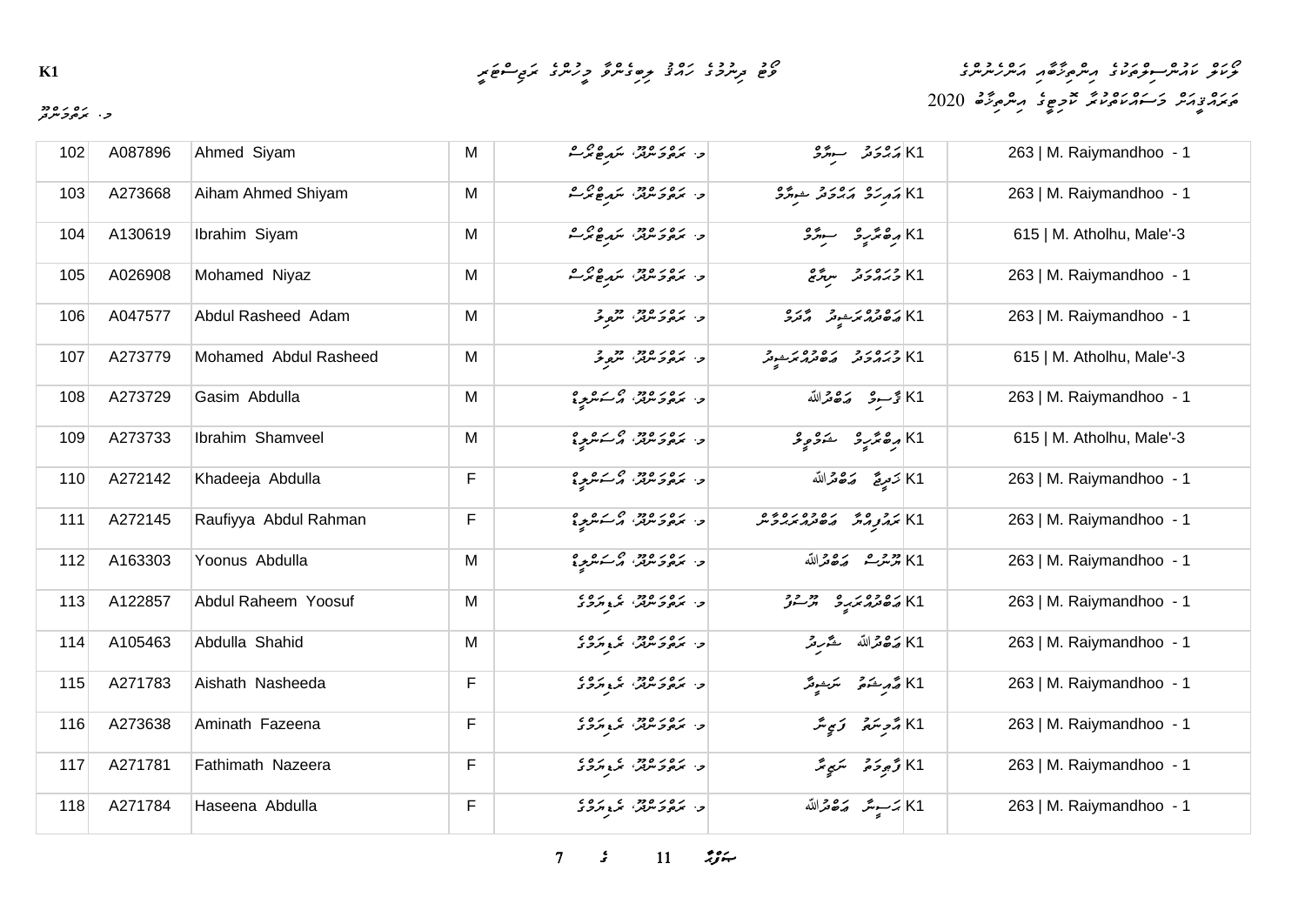*sCw7q7s5w7m< o<n9nOoAw7o< sCq;mAwBoEw7q<m; wBm;vB* م من المرة المرة المرة المرجع المرجع المرجع في 2020<br>مجم*د المريض المربوط المربع المرجع المرجع المراجع الم*رجع

| 119 | A271782 | <b>Ismail Nahid</b>   | M           | و مرود میں مرد دہ                                                                                                                                                                                                                | K1 م مەۋەپى ئىرىتى                              | 263   M. Raiymandhoo - 1  |
|-----|---------|-----------------------|-------------|----------------------------------------------------------------------------------------------------------------------------------------------------------------------------------------------------------------------------------|-------------------------------------------------|---------------------------|
| 120 | A273634 | Mariyam Nadheema      | F           | و مردورود و ده و                                                                                                                                                                                                                 | K1 <i>5 بُرْمَرْ \$سَمِير</i>                   | 263   M. Raiymandhoo - 1  |
| 121 | A162619 | Mohamed Ramiz         | M           | د ده د ه ده د ده ده ده د                                                                                                                                                                                                         | K1 <i>دېم دې پرې</i> ځ                          | 615   M. Atholhu, Male'-3 |
| 122 | A273708 | Ali Aslam             | M           | و مرود ده در وه.                                                                                                                                                                                                                 | K1 <i>چَرِ پَرَ جُوَ</i> وْ                     | 615   M. Atholhu, Male'-3 |
| 123 | A252228 | Aminath Nizama        | F           | و مردوده مروه.                                                                                                                                                                                                                   | K1 مُرْحِسَمُ مِنْدَّدَّ                        | 615   M. Atholhu, Male'-3 |
| 124 | A273706 | Ibrahim As'ad         | M           | و مردود مرده.                                                                                                                                                                                                                    | K1 مەھمگىيى ھىكىمىتىكىنى كىل                    | 615   M. Atholhu, Male'-3 |
| 125 | A147105 | Mohamed Ali           | M           | و مردوحی مردومی                                                                                                                                                                                                                  | K1  دېمگرونگر گ <i>ې</i> تو                     | 615   M. Atholhu, Male'-3 |
| 126 | A271785 | Ali Naeem             | M           | ر ہ ر وجود ہے کہ دیا۔<br>حسن مرکز مرکز کے مرکز مر                                                                                                                                                                                | K1 <i>مَجِ سَمِ</i> وڤ                          | 263   M. Raiymandhoo - 1  |
| 127 | A271341 | Khadeeja Abdul Rahman | F           | و مردورود برور و                                                                                                                                                                                                                 | K1 ژمرچ مەھىر <i>مەمەۋ</i> ىر                   | 263   M. Raiymandhoo - 1  |
| 128 | A163316 | Mohamed Naeem         | M           | ر ده در ودو.<br>د : برود سربر : برس و بر                                                                                                                                                                                         | K1  3223 كمبر محمد محمد الم                     | 278   Dh. Meedhoo - 1     |
| 129 | A273643 | Muhusina Yoonus       | $\mathsf F$ | د. بره د ۵۶۵ بر ۵ د و.<br>د. برج و سربر، برس و بر                                                                                                                                                                                | K1 دُير بِير پر بر بر                           | 263   M. Raiymandhoo - 1  |
| 130 | A271786 | Naeema Younus         | $\mathsf F$ | ر ہ ر وجود ہے کہ دیا۔<br>حسن مرکز مرکز کے مرکز مر                                                                                                                                                                                | K1 سَمِيعٌ مَرْسْرٌ —                           | 263   M. Raiymandhoo - 1  |
| 131 | A271788 | Seeza Younus          | $\mathsf F$ | د ده د وجود د و د و                                                                                                                                                                                                              | K1 ہے پر مقررے                                  | 263   M. Raiymandhoo - 1  |
| 132 | A271340 | Siyama Younus         | F           | ر ده در ودو.<br>د - مردو در سرگر مرسور مر                                                                                                                                                                                        | K1 سوټرنځ ټرتنرنگ                               | 263   M. Raiymandhoo - 1  |
| 133 | A119772 | Idrees Abdul Rahman   | M           | ני נוסנים מיני ניס מיניים ביו מיניים ומיניים ביו מיניים מיניים מיניים מיניים מיניים מיניים מיניים מיניים מיניי<br>מיניים מיניים מיניים מיניים מיניים מיניים מיניים מיניים מיניים מיניים מיניים מיניים מיניים מיניים מיניים מיניי | K1 <sub>م</sub> ېژبې <sup>ر م</sup> ەمەدە بەرەپ | 263   M. Raiymandhoo - 1  |
| 134 | A271766 | Muniyathunnisa        | $\mathsf F$ | ני מפרשות ממשים בין המידעים בין המודעים בין המודעים בין המודעים בין המודעים בין המודעים בין המודעים בין המודעי<br>המודעים בין מודעים בין מודעים מודעים בין מודעים בין מודעים בין מודעים בין המודעים בין המודעים בין המודעים בין  | K1 ۇس <i>رىزە ۋىب</i> رىگە                      | 615   M. Atholhu, Male'-3 |
| 135 | A273570 | Ahmed Jaleel          | M           | ره ره دود عدده ه<br>د کره د سربر، کر د سر                                                                                                                                                                                        | K1   كەش <sup>ى</sup> كەر قىم يولى              | 615   M. Atholhu, Male'-3 |

**8** *s* **11** *n***<sub>y</sub> <b>***n*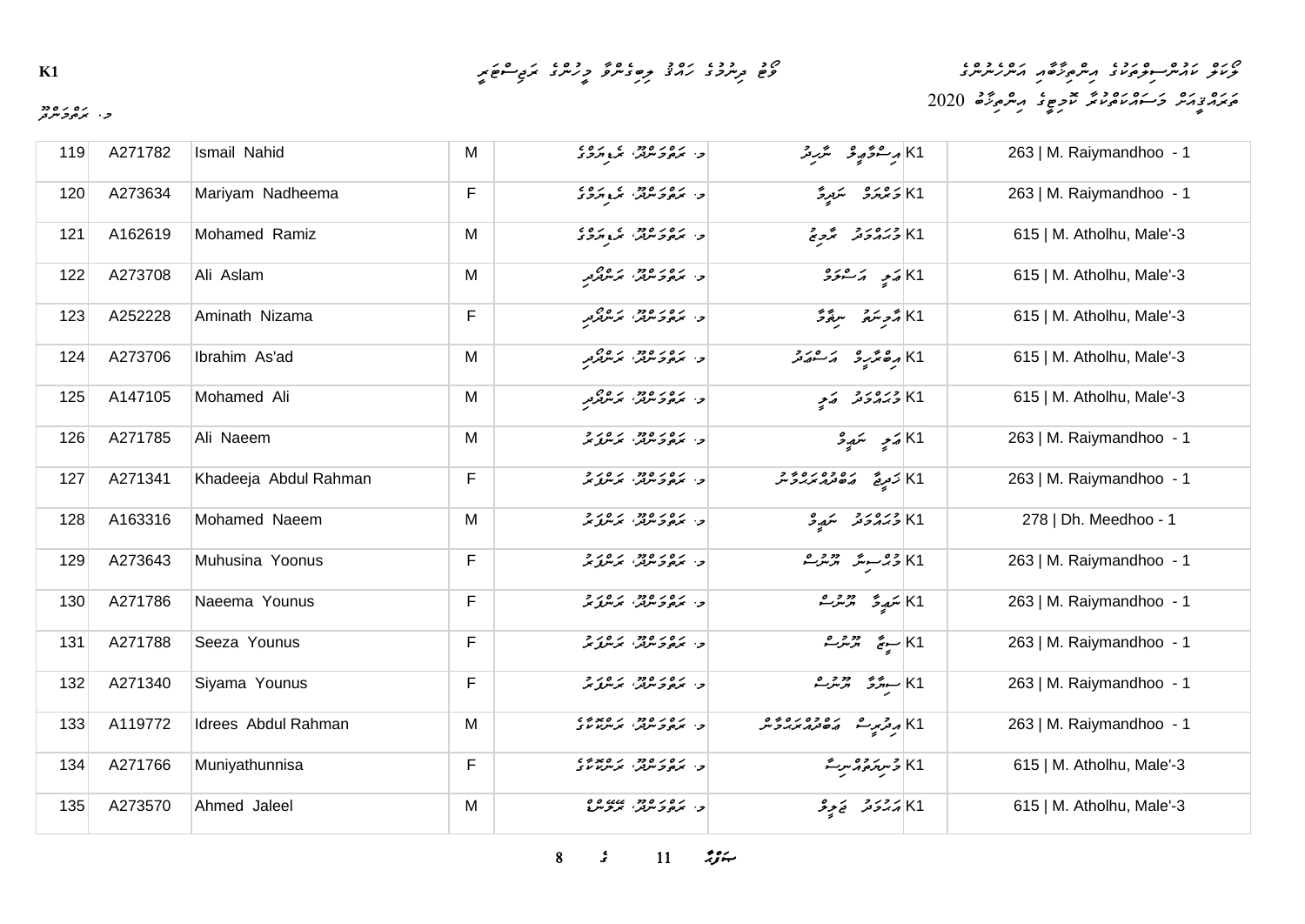*sCw7q7s5w7m< o<n9nOoAw7o< sCq;mAwBoEw7q<m; wBm;vB* م من المسجد المسجد المسجد المسجد المسجد العام 2020<br>مسجد المسجد المسجد المسجد المسجد المسجد المسجد المسجد المسجد ال

| 136 | A146354 | Aminath Dawood      | F            | ر ه د وده عدد و ه<br>د عردوسربر، مرکزس             | K1 مُجْرِسَهُ مُرَمَّدٌ              | 263   M. Raiymandhoo - 1  |
|-----|---------|---------------------|--------------|----------------------------------------------------|--------------------------------------|---------------------------|
| 137 | A271772 | Dawood Abdul Rahman | M            | ره د ۲۵ د دور د ۵۵ وه<br>د اندو د سربر اندو سره    | K1 ترود و بره وه بره و ه             | 263   M. Raiymandhoo - 1  |
| 138 | A273372 | Mariyam Dawood      | F            | ر ہ د ہ دو۔<br>حن مرد حر حرف مرمز سر ع             | K1 كەبرە ئەددە                       | 263   M. Raiymandhoo - 1  |
| 139 | A273429 | Nafeesa Dawood      | F            | ر ده د وجود در ده ده<br>د امروز سربر امریز سر      | K1 سَمَدٍ شَهُ مَرْسُرٌ مَنْ         | 263   M. Raiymandhoo - 1  |
| 140 | A093461 | Nashida Dawood      | F            | ر ده د ۶۶۵ ورو.<br>د - بروو سربر - بروس            | K1 مَّرْسُوتَرَ تَرْ <i>مَّرْ لا</i> | 263   M. Raiymandhoo - 1  |
| 141 | A271776 | Sadhuna Dawood      | $\mathsf{F}$ | ر ہ ر مجمد میں ماہ<br>حسن محروف موقع موقوم میں     | K1 گەترىگر گەد <i>ە</i> ر            | 263   M. Raiymandhoo - 1  |
| 142 | A271777 | Shakeela Dawood     | F            | ره ره دو.<br>د کرد و سربر، کرمز سرع                | K1 ڪرير قر <i>م</i> قر               | 615   M. Atholhu, Male'-3 |
| 143 | A271355 | Ahmed Wadheef       | M            | و مهود وده. مرزوم                                  | K1 كەش <sup>ى</sup> كەنگە قىلىنى ئىل | 263   M. Raiymandhoo - 1  |
| 144 | A271765 | Aminath Waheeda     | F            | د بره د ه ده.<br>  د بره د سربر، برر و د           | K1 مَّحِسَمَۃُ عَہِیمَّ              | 615   M. Atholhu, Male'-3 |
| 145 | A273202 | Ismail Wadheef      | M            | و. برە دەرە.<br> و. برە دىرى برىرە د               | K1 پرىدۇر ئى قەرىۋ                   | 263   M. Raiymandhoo - 1  |
| 146 | A273180 | Mohamed Rauf        | M            | و مردوده مرزوم                                     | K1 <i>32,022 بردوه</i>               | 615   M. Atholhu, Male'-3 |
| 147 | A272137 | Ahmed Zaheen        | M            |                                                    | K1 <i>ړېری تخ</i> رین                | 263   M. Raiymandhoo - 1  |
| 148 | A273720 | Aminath Rameeza     | $\mathsf F$  | ره ره ده ده مهم و ه<br>د - مردو مربر المريح و ٤    | K1 مَّ حِ سَمَعَ مَسَحِ مَّ          | 263   M. Raiymandhoo - 1  |
| 149 | A157347 | Hassan Rameez       | M            | و. بره د وده می ه ه                                | K1   يَرْسَعْتْرَ     يَرْحِي        | 237   AA. Rasdhoo - 2     |
| 150 | A273716 | Mohamed Thaufeeq    | M            | כי תפכיתות יותר כ                                  | K1 <i>ۋېزو دې موټرن</i> و تو         | 263   M. Raiymandhoo - 1  |
| 151 | A272139 | Razeena Abdul Samad | F            | و. بره د وده می ه و ه                              | K1 ئىي ئىر مەھ <i>ەرە بەرە</i>       | 263   M. Raiymandhoo - 1  |
| 152 | A273376 | Zaheena Mohamed     | F            | ر ه ر ه د مرد مرد و ه<br>د · مرد و سربر · مریح و ه | K1 ىَرِيسٌ ئ <i>ۇنەۋ</i> رۇ          | 615   M. Atholhu, Male'-3 |

*r@way*<br>ح. برجوح سرقر

*9 sC 11 nNw?mS*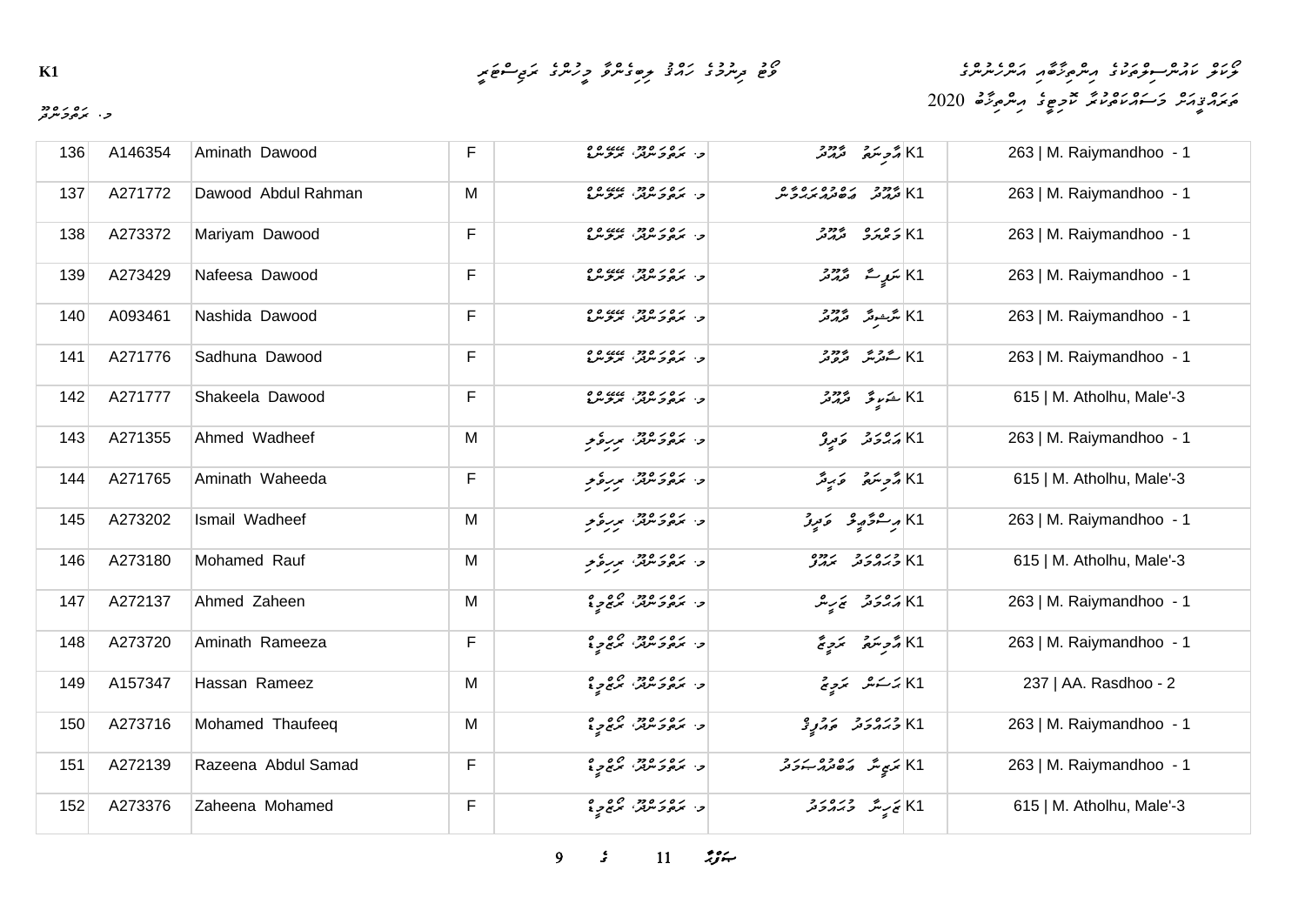*sCw7q7s5w7m< o<n9nOoAw7o< sCq;mAwBoEw7q<m; wBm;vB* م من المرة المرة المرة المرجع المرجع المرجع في 2020<br>مجم*د المريض المربوط المربع المرجع المرجع المراجع الم*رجع

| 153 | A272156 | Ahmed Jaleel        | M           | و برود وده څرنو                                                     | K1 كەردى قى يەتى                               | 263   M. Raiymandhoo - 1  |
|-----|---------|---------------------|-------------|---------------------------------------------------------------------|------------------------------------------------|---------------------------|
| 154 | A273769 | Ali Riyaz           | M           | و برەدە دەر شرقى                                                    | K1 رَمِ مِرمَّثَ                               | 263   M. Raiymandhoo - 1  |
| 155 | A272162 | Badheeu Ahmed       | M           | و برەد ەدە ئەربى                                                    | K1 ڪَٽِرِ پُهُ پُرُحَ تَرُ                     | 263   M. Raiymandhoo - 1  |
| 156 | A272159 | Ibrahim Kamil       | M           | و مەھ ئەسلار ئىس ئىس ئى                                             | K1 <sub>م</sub> ەترىپى ئ <sup>ى</sup> رى       | 615   M. Atholhu, Male'-3 |
| 157 | A272165 | Jameela Hassan      | F           | و برەدە دەر شرقى                                                    | K1 ق <sub>ے جو</sub> ی تر <i>سک</i> ش          | 263   M. Raiymandhoo - 1  |
| 158 | A273380 | Jawad Ahmed         | M           | و برەدە دەر شرقى                                                    | K1 يَے وَ پَهِ رَبِّ وَ بِرَ وَ بِرِ           | 263   M. Raiymandhoo - 1  |
| 159 | A273773 | Layaal Ahmed Jaleel | F           | و برەد ەدە ئەربى                                                    | K1 حَ <i>مَّرٌ \$ حَ</i> دَرَ مَى <i>حِ</i> حْ | 263   M. Raiymandhoo - 1  |
| 160 | A272164 | Mohamed Mihad       | M           | و برەدە دەر شرقى                                                    | K1 دُبَرْدْدَتْرَ بِرَرَّتْرَ                  | 263   M. Raiymandhoo - 1  |
| 161 | A273771 | Zidhuna Jaleel      | F           | و برەدىن ئەر                                                        | K1  ي <sub>م</sub> ِتْرْسَّرْ كَامِرِتْرْ      | 263   M. Raiymandhoo - 1  |
| 162 | A271347 | Hawwa Ismail        | $\mathsf F$ | د. بره بر ۵ وج و ۵ و د و<br>د. برجو د سربر، م <sub>و</sub> ه مربع و | K1 بَرْدُوَّ بِرِ مُؤْمِرُوْ                   | 263   M. Raiymandhoo - 1  |
| 163 | A098104 | Abdul Samad Yoosuf  | M           | د ده د ه دو د و و د و<br>د نموموس                                   | K1 رەپەر بەر بەر دەپرە                         | 263   M. Raiymandhoo - 1  |
| 164 | A273185 | Ahmed Rauf          | M           | د بره بره دو دو د ،<br>د برود سربل اړه ونځ                          | K1 كەمروم بەدە بەر                             | 263   M. Raiymandhoo - 1  |
| 165 | A113726 | Ali Rauf            | M           | د. بره د ورو و و د و.<br>د. برودس تر ارونوی                         | K1 <i>مَج بَرْدُوْ</i>                         | 263   M. Raiymandhoo - 1  |
| 166 | A273215 | Mohamed Ahnaf       | M           | د بره د ه دو د و د د د<br>د برود سربل اړولونو                       | K1 <i>جەمەدىرى كەيمى</i> تر                    | 243   AA. Himendhoo - 1   |
| 167 | A273192 | Naseema Abdul Samad | $\mathsf F$ | د ده د ه دو د و و د و<br>د نمود سربر اړولونو                        | K1 سَرَسِرَةُ صَرْحَةَ رَبِّرَةٍ               | 615   M. Atholhu, Male'-3 |
| 168 | A271349 | Shamsunnisa Abdulla | F           | د ده د ه دو د و و د و<br>د نموموس د د و و د                         | K1 خۇرخۇسرىگە كەھتراللە                        | 263   M. Raiymandhoo - 1  |
| 169 | A273754 | Aishath Zeena       | F           | و مەدرەدە پىرگەر                                                    | K1 مەرشىقى بىچىگە                              | 615   M. Atholhu, Male'-3 |

 $10$  *s*  $11$  *n***<sub>s</sub>** 

*r <i>r o v o v*<br>ح . *بر موج سر*م